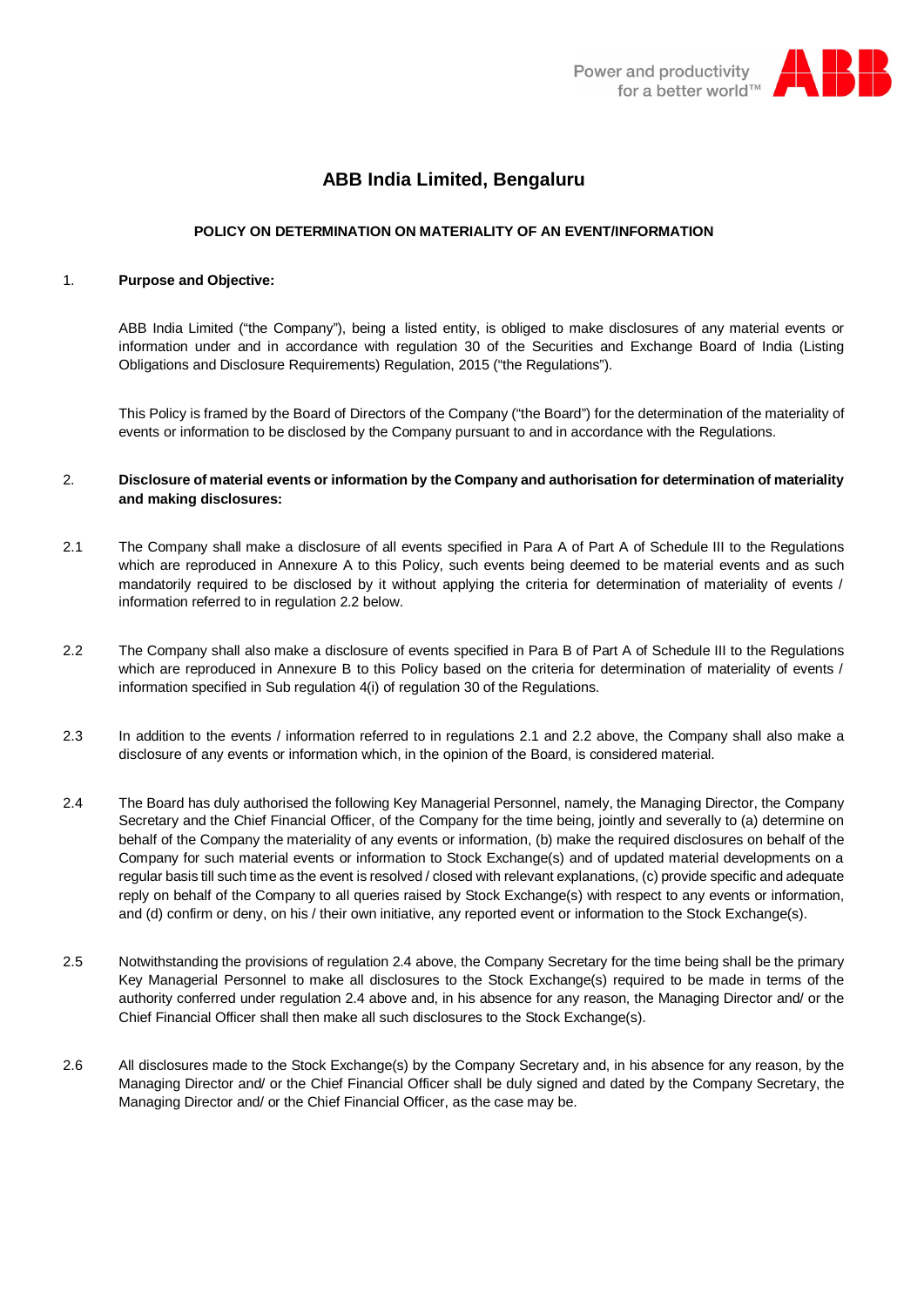### **3 Guidelines for determining materiality of Events / Information:**

- 3.1 Where any employee of the Company has or acquires knowledge of an event or information which is, or is likely to be considered, of a material nature as envisaged by the Regulations or this Policy, such employee shall forthwith notify the same to the concerned Divisional Manager / Functional Heads of the Company who in turn shall promptly convey the same to the Company Secretary, and in his absence for any reason, to the Managing Director and / or the Chief Financial Officer of the Company.
- 3.2 Should the Company Secretary, and in his absence for any reason, the Managing Director and/ or the Chief Financial Officer, after review of any such event or information conveyed to him as provided in regulation 3.1 above, also consider that the same is of a material nature as envisaged by the Regulations or this Policy, he shall disclose the material event or information to the Stock Exchange(s).
- 3.4 No media / public announcement/ publication shall be made by or on behalf of the Company of, or related to, a material event or information until after the same has been first approved by the Company Secretary and, in his absence for any reason, by the Managing Director and/ or Chief Financial Officer of the Company.

## **4. Amendments to Policy:**

This Policy may be amended by the Board from time to time if and when considered necessary, provided that no such amendments shall be valid or effective which are contrary to or inconsistent with the Regulations.

## **5. Hosting of information on the website of the Company:**

This Policy, all amendments thereto and disclosures made by or on behalf of the Company of events or information to the Stock Exchange(s) under or pursuant to the Regulations or this Policy, shall be hosted on the Company's website for a minimum period of five years in accordance with the Regulations.

### **6. Board approval:**

This Policy has been approved by the Board at its meeting held on 3<sup>rd</sup> November, 2015. It shall come into force and effect on and from 1st December, 2015.

**\*\*\*\*\***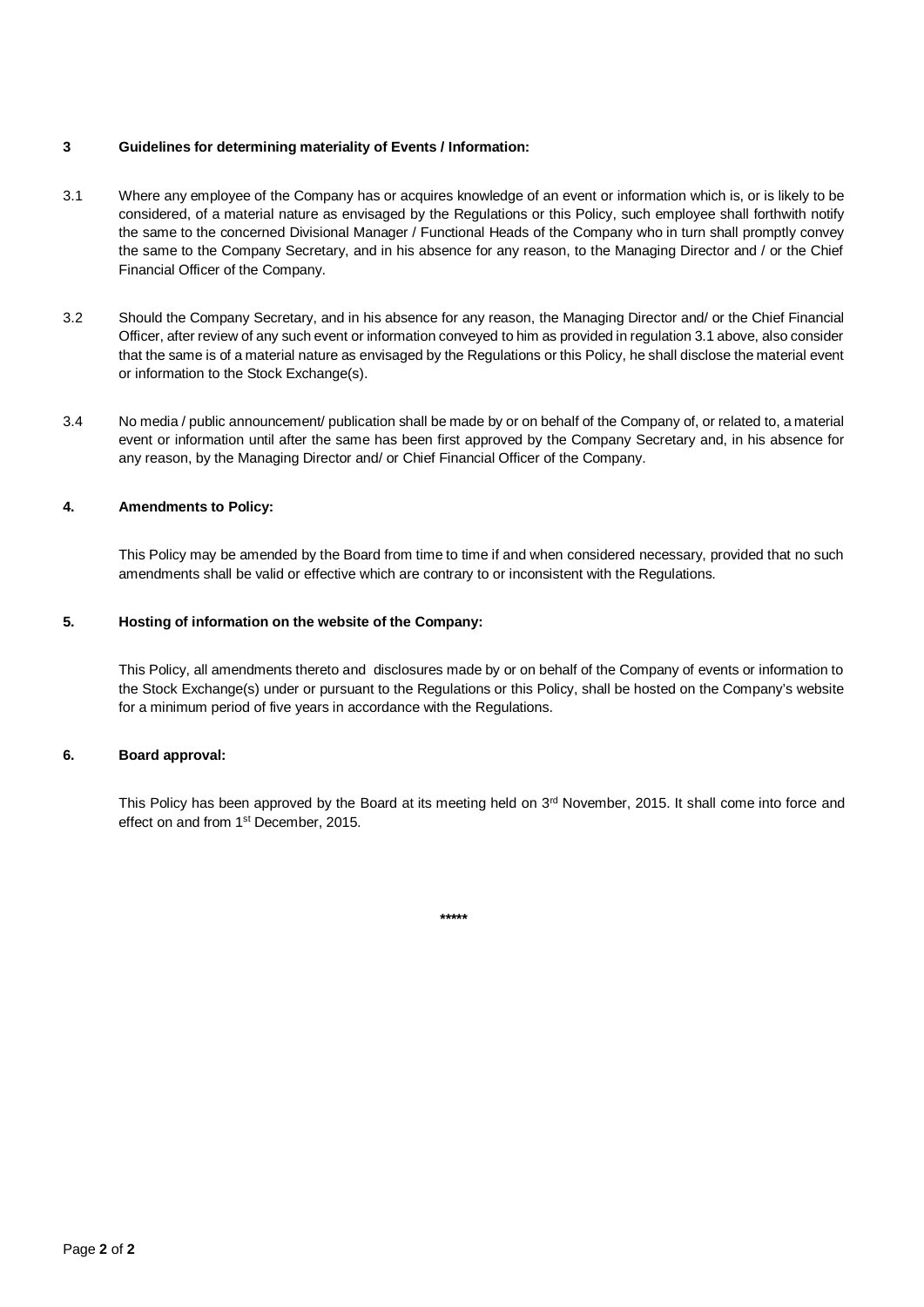# **Annexure A**

## SCHEDULE III PART A: DISCLOSURES OF EVENTS OR INFORMATION: SPECIFIED **SECURITIES** [See Regulation 30]

The following shall be events/information, upon occurrence of which listed entity shall make disclosure to stock exchange(s):

A. Events which shall be disclosed without any application of the guidelines for materiality as specified in sub-regulation (4) of regulation (30):

1. Acquisition(s) (including agreement to acquire), Scheme of Arrangement (amalgamation/ merger/ demerger/restructuring), or sale or disposal of any unit(s), division(s) or subsidiary of the listed entity or any other restructuring.

Explanation.- For the purpose of this sub-para, the word 'acquisition' shall mean,-

- (i) acquiring control, whether directly or indirectly; or,
- (ii) acquiring or agreeing to acquire shares or voting rights in, a company, whether directly or indirectly, such that -
	- (a) the listed entity holds shares or voting rights aggregating to five per cent or more of the shares or voting rights in the said company, or;
	- (b) there has been a change in holding from the last disclosure made under sub-clause (a) of clause (ii) of the Explanation to this sub-para and such change exceeds two per cent of the total shareholding or voting rights in the said company.

2. Issuance or forfeiture of securities, split or consolidation of shares, buyback of securities, any restriction on transferability of securities or alteration in terms or structure of existing securities including forfeiture, reissue of forfeited securities, alteration of calls, redemption of securities etc.

3. Revision in Rating(s).

4. Outcome of Meetings of the board of directors: The listed entity shall disclose to the Exchange(s), within 30 minutes of the closure of the meeting, held to consider the following:

- a) dividends and/or cash bonuses recommended or declared or the decision to pass any dividend and the date on which dividend shall be paid/dispatched;
- b) any cancellation of dividend with reasons thereof;
- c) the decision on buyback of securities;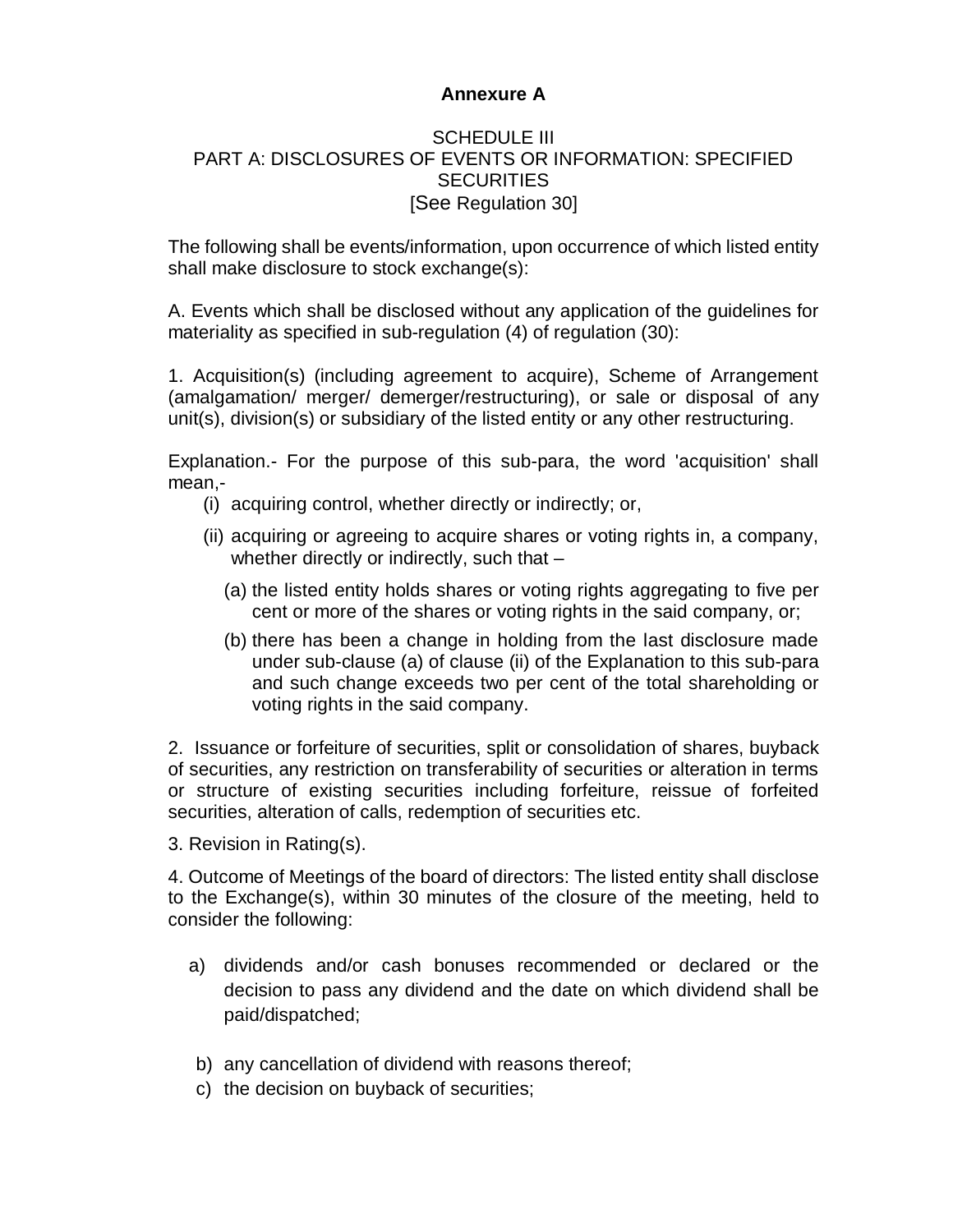- d) the decision with respect to fund raising proposed to be undertaken
- e) increase in capital by issue of bonus shares through capitalization including the date on which such bonus shares shall be credited/dispatched;
- f) reissue of forfeited shares or securities, or the issue of shares or securities held in reserve for future issue or the creation in any form or manner of new shares or securities or any other rights, privileges or benefits to subscribe to;
- g) short particulars of any other alterations of capital, including calls;
- h) financial results;
- i) decision on voluntary delisting by the listed entity from stock exchange(s).

5. Agreements (viz. shareholder agreement(s), joint venture agreement(s), family settlement agreement(s) (to the extent that it impacts management and control of the listed entity), agreement(s)/treaty(ies)/contract(s) with media companies) which are binding and not in normal course of business, revision(s) or amendment(s) and termination(s) thereof.

6. Fraud/defaults by promoter or key managerial personnel or by listed entity or arrest of key managerial personnel or promoter.

7. Change in directors, key managerial personnel (Managing Director, Chief Executive Officer, Chief Financial Officer , Company Secretary etc.), Auditor and Compliance Officer.

8. Appointment or discontinuation of share transfer agent.

9. Corporate debt restructuring.

10.One time settlement with a bank.

11.Reference to BIFR and winding-up petition filed by any party / creditors.

12.Issuance of Notices, call letters, resolutions and circulars sent to shareholders, debenture holders or creditors or any class of them or advertised in the media by the listed entity.

13.Proceedings of Annual and extraordinary general meetings of the listed entity.

14.Amendments to memorandum and articles of association of listed entity, in brief.

15.Schedule of Analyst or institutional investor meet and presentations on financial results made by the listed entity to analysts or institutional investors;